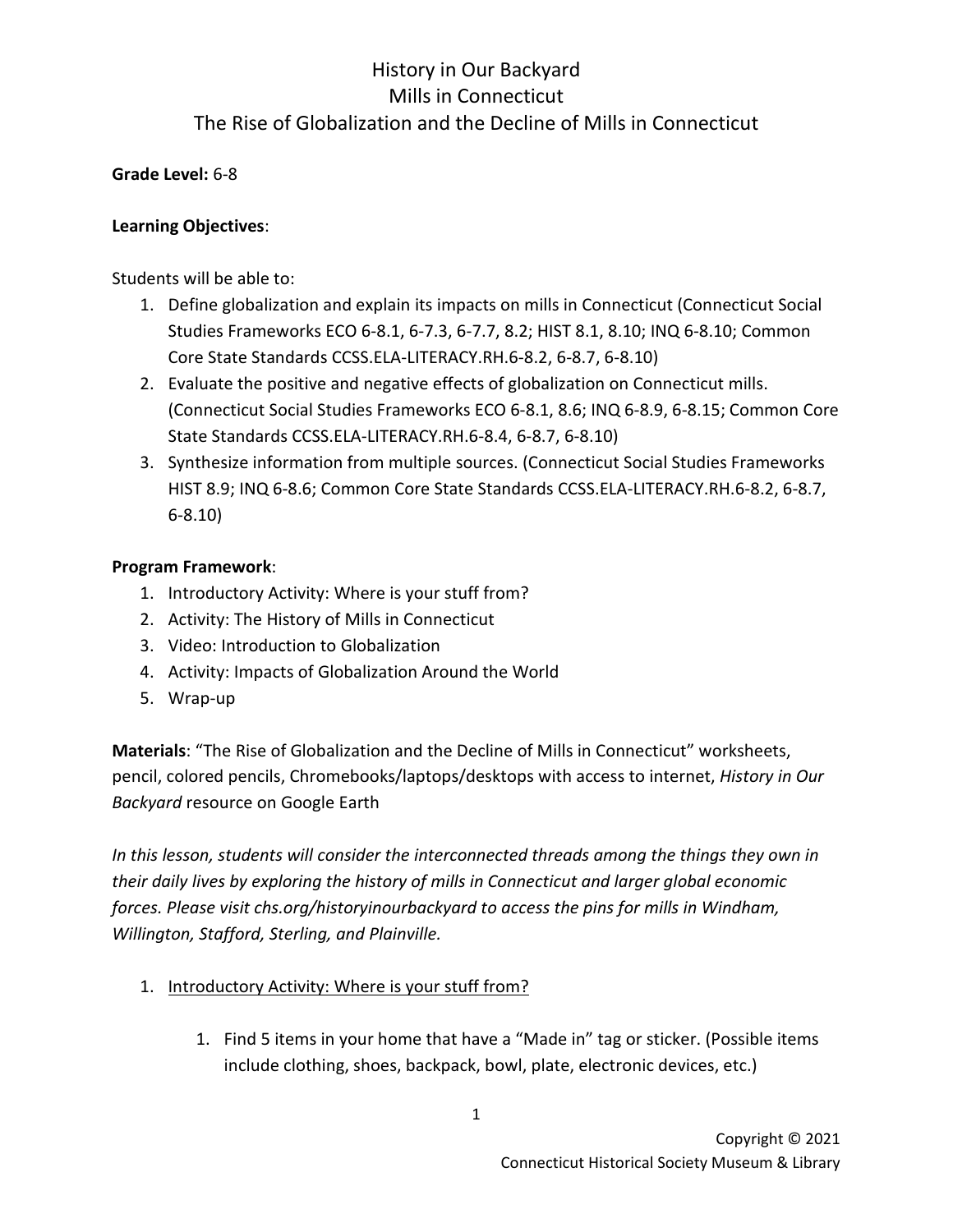### History in Our Backyard Mills in Connecticut

### The Rise of Globalization and the Decline of Mills in Connecticut

- 2. Fill out the **Where Is My Stuff From?** chart on the *Rise of Globalization and the Decline of Mills in Connecticut* worksheets.
- 3. Next, mark on the map with colored pencils where the 5 items were made.
- 4. Complete the "Thinking and Making Connections" questions on this worksheet.
- 5. Discuss your answers with a friend or family member.

### 2. Activity: The History of Mills in Connecticut

- 1. Go to **History of Mills in Connecticut** on the *Rise of Globalization and the Decline of Mills in Connecticut* worksheets.
- 2. *Go to History in Our Backyard* on the CHS website, *chs.org/historyinourbackyard*  to explore two or three pins/locations on mills in Connecticut.
- 3. Answer the questions on **History of Mills in Connecticut**. Discuss your thoughts with a friend or family member.

### 3. Introduction to Globalization Video

- 1. Go to the section **Introduction to Globalization** on the *Rise of Globalization and the Decline of Mills in Connecticut* worksheets.
- 2. Explore the concept of globalization. First, read through the questions in the section, **Introduction to Globalization**. Keep these questions in mind while you watch the ["Globalization Explained"](https://youtu.be/JJ0nFD19eT8) video by *Explainity* (4:18).
- 3. After watching the video, answer the questions. Once completed, discuss your answers with a friend or family member. If necessary, watch the video a second time.
- 4. As you discuss, add to your t-chart any new ideas from your partner(s) on the positives and negative impacts of globalization on Connecticut mills.

### 4. Impacts of Globalization Around the World Activity

- 1. Go to section **Impacts of Globalization Around the World** on the *Rise of Globalization and the Decline of Mills in Connecticut* worksheets.
- 2. Explore the impact of globalization on factory workers by looking at working conditions in Bangladesh. Look at a map and find Bangladesh. (Hint: it's to the east of India.) Were any of the 5 items in your home made in Bangladesh?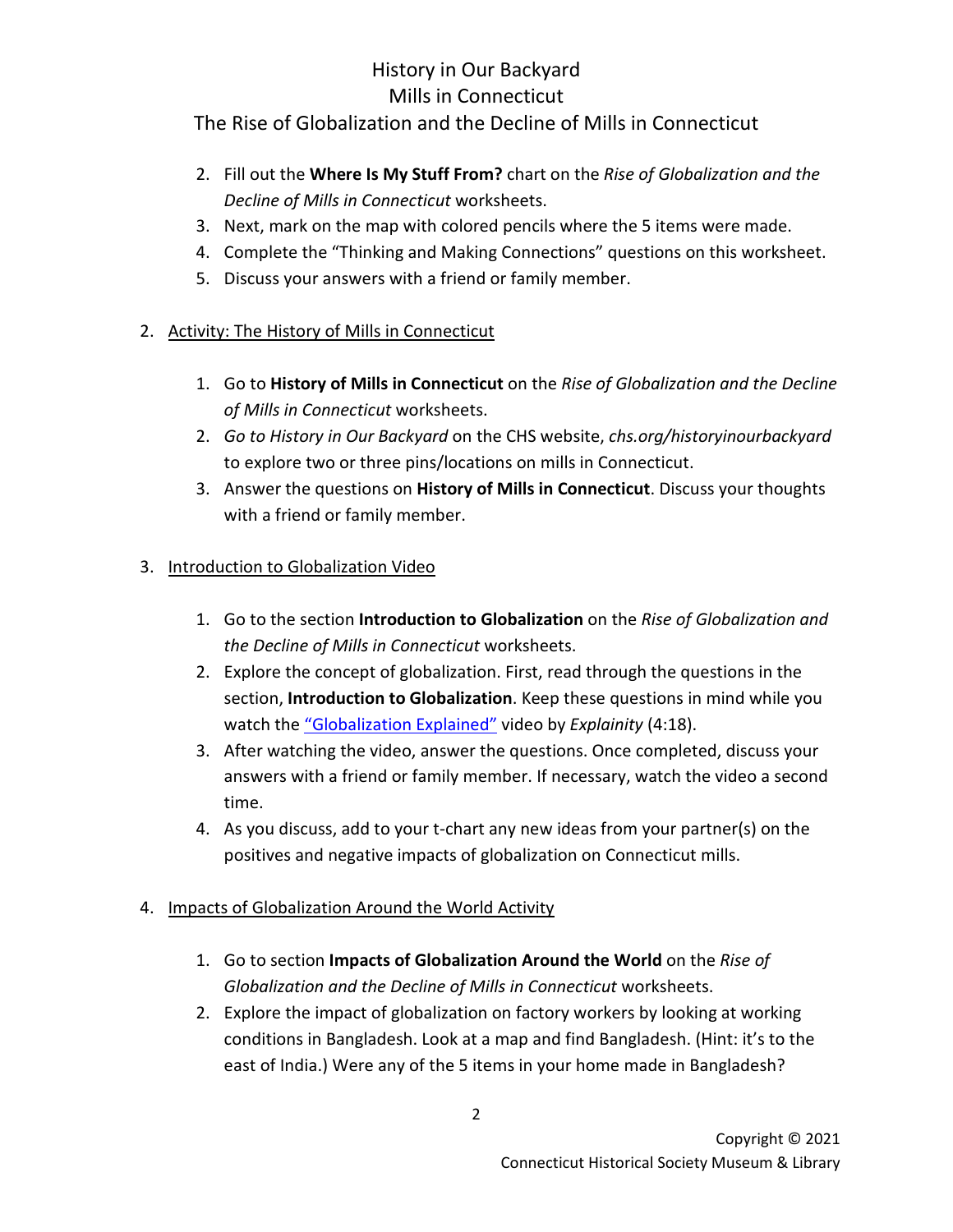### History in Our Backyard Mills in Connecticut

### The Rise of Globalization and the Decline of Mills in Connecticut

- 3. Read the questions on the worksheet before watching the CBS News video, ["Undercover in a Bangladesh Clothing Factory"](https://youtu.be/W1mvcFuiTts) (4:39).
- 4. After completing the questions, discuss your responses with a friend or family member. As you discuss, add to your t-chart any new ideas from your partner(s) on the positives and negative impacts of globalization on factory workers.

#### 5. Wrap up

- 1. Name several positive impacts globalization has had on Connecticut and the world.
- 2. Name several negative impacts globalization has had on Connecticut and the world.
- 3. Would you be willing to pay more for an item that was made locally in Connecticut?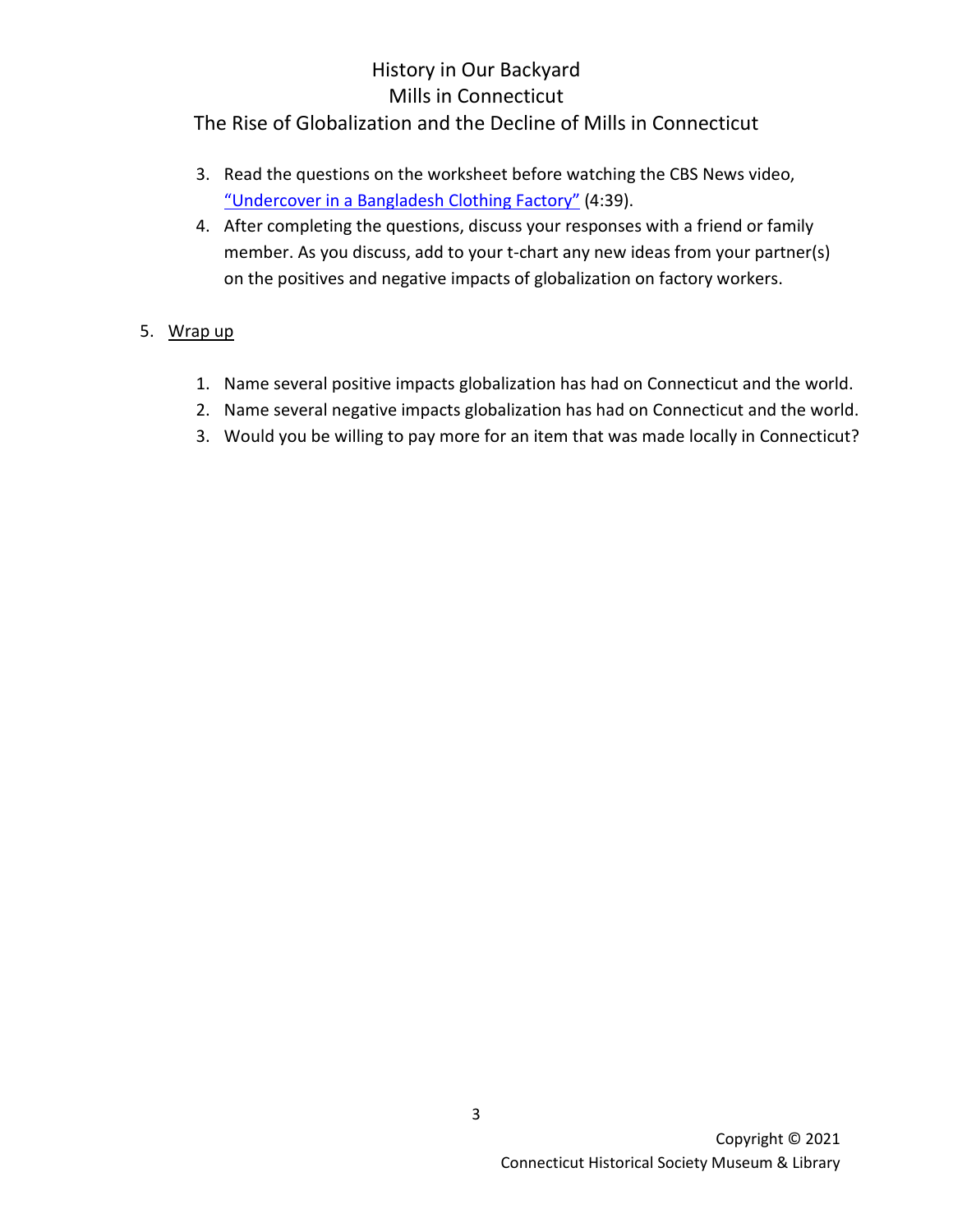### **Where is my stuff from?**

Instructions: Walk around your home and find 5 items that have a tag or sticker that says where the item was made. (It usually says "Made in \_\_\_\_\_.") In the table below, write down what the item is and what country it was made in.

| $\pmb{\sharp}$ | Name of item: | Country where item was made: |
|----------------|---------------|------------------------------|
| Example        | T-shirt       | India                        |
| 1              |               |                              |
| $\overline{2}$ |               |                              |
| 3              |               |                              |
| $\overline{4}$ |               |                              |
| 5              |               |                              |

Instructions: Color in the countries where your items came from. If you cannot see the name of the country, look it up and then color it in on the map.



Copyright © 2021 Connecticut Historical Society Museum & Library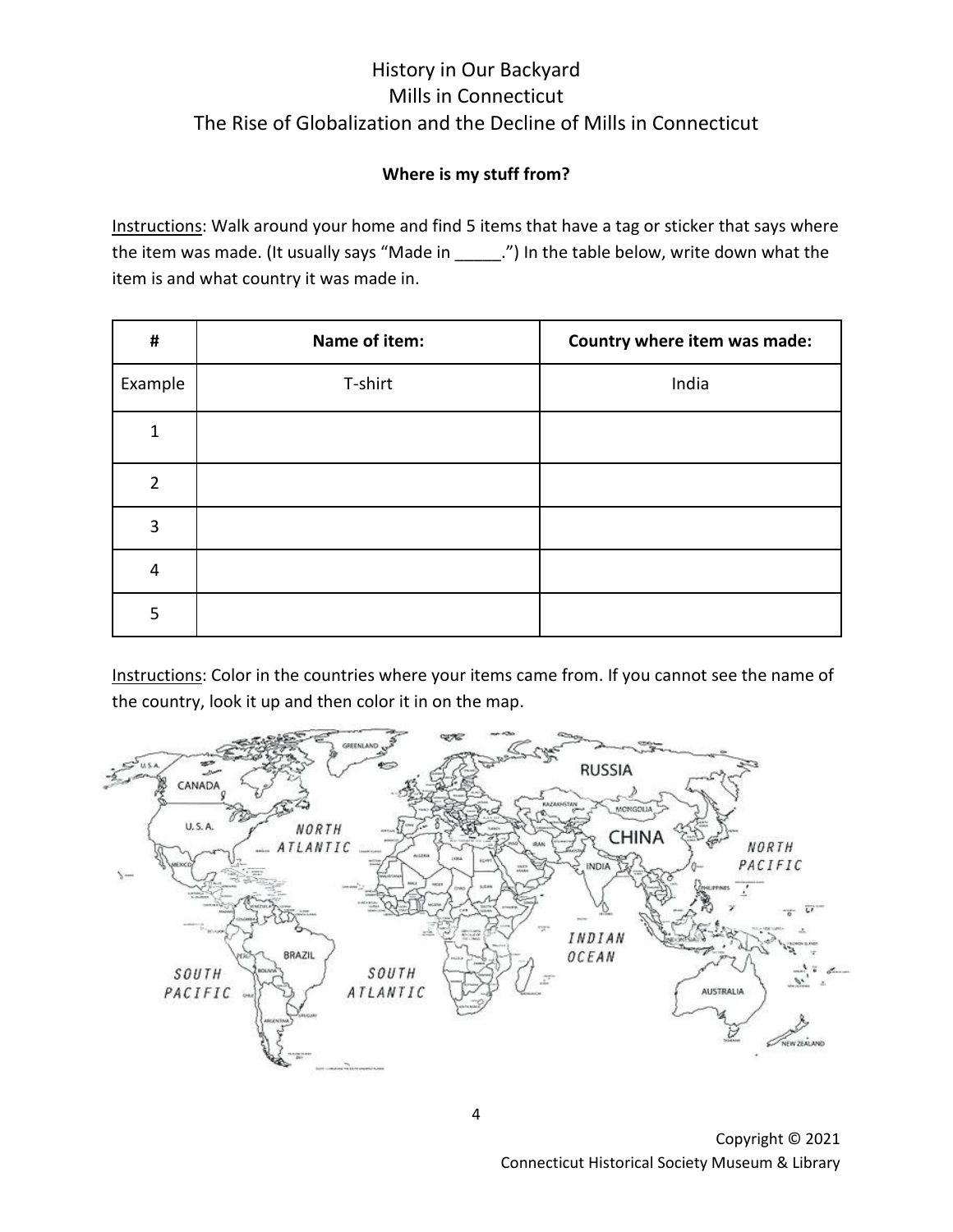### **Where is my stuff from?**

Thinking and Making Connections:

1. How many of your items were made in the United States?

2. Did any of the countries your items were made in surprise you? If so, which ones? Why did it surprise you?

3. Why do you think items that you can buy in the United States are made in other countries and not made in the U.S.?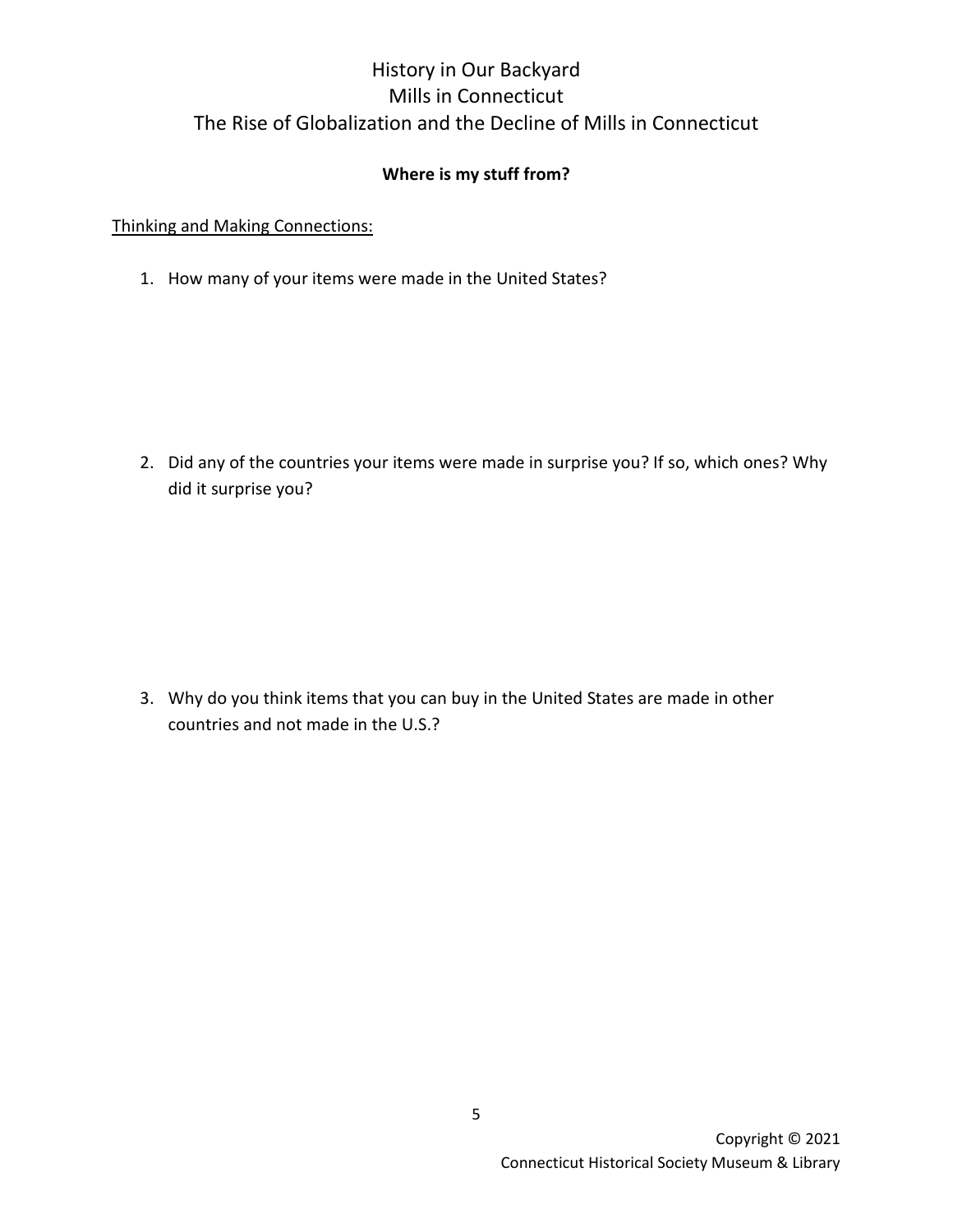### **The History of Mills in Connecticut**

Instructions: Visit *History in Our Backyard* at *chs.org/historyinourbackyard* and find the pins/locations listed below. Choose two or three pins/locations to explore. Read about the mills at those locations, look at the images, and read the *Curious Questions & Connections*. Then answer the questions below.

Tolland County:

- Stafford Warren Woolen Mills
- Willington Gardiner Hall Jr. Company

Windham County:

- Plainfield Wauregan Mills
- Sterling Various mills
- Windham Willimantic Linen Company/American Thread Company

Instructions: After reading two or three selected stories, answer the questions below.

1. What did the mills you explored create?

2. How many mills in these stories are still operating, or making items, today?

3. Why do you think the mills in Connecticut stopped making so much money and had to shut down?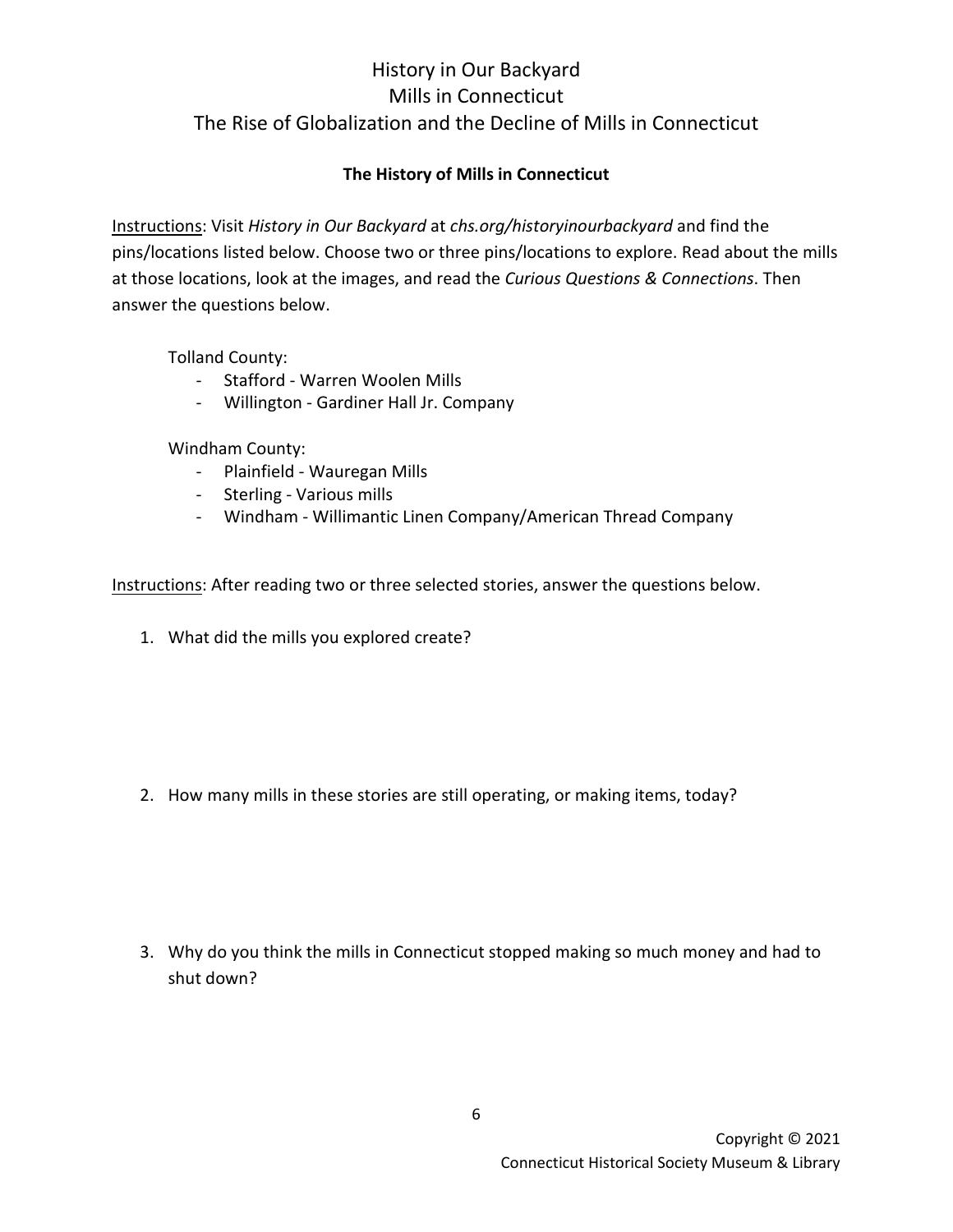### **Introduction to Globalization**

Instructions: Watch the short *[Explainity](https://www.youtube.com/watch?v=JJ0nFD19eT8)* video on globalization. Then answer the questions below.

- 1. How would you define or explain what globalization is?
- 2. Using the information from the videos and the stories of mills in Connecticut, fill in the chart with examples of the positive and negative impacts that globalization has had on Connecticut and Connecticut mills.

| Positive impacts of globalization<br>on CT/CT mills | <b>Negative impacts of globalization</b><br>on CT/CT mills |
|-----------------------------------------------------|------------------------------------------------------------|
|                                                     |                                                            |
|                                                     |                                                            |
|                                                     |                                                            |
|                                                     |                                                            |
|                                                     |                                                            |

- 3. How does globalization connect to the reason Connecticut mills shut down?
- 4. Overall, was globalization good or bad for Connecticut and its mills? Why?